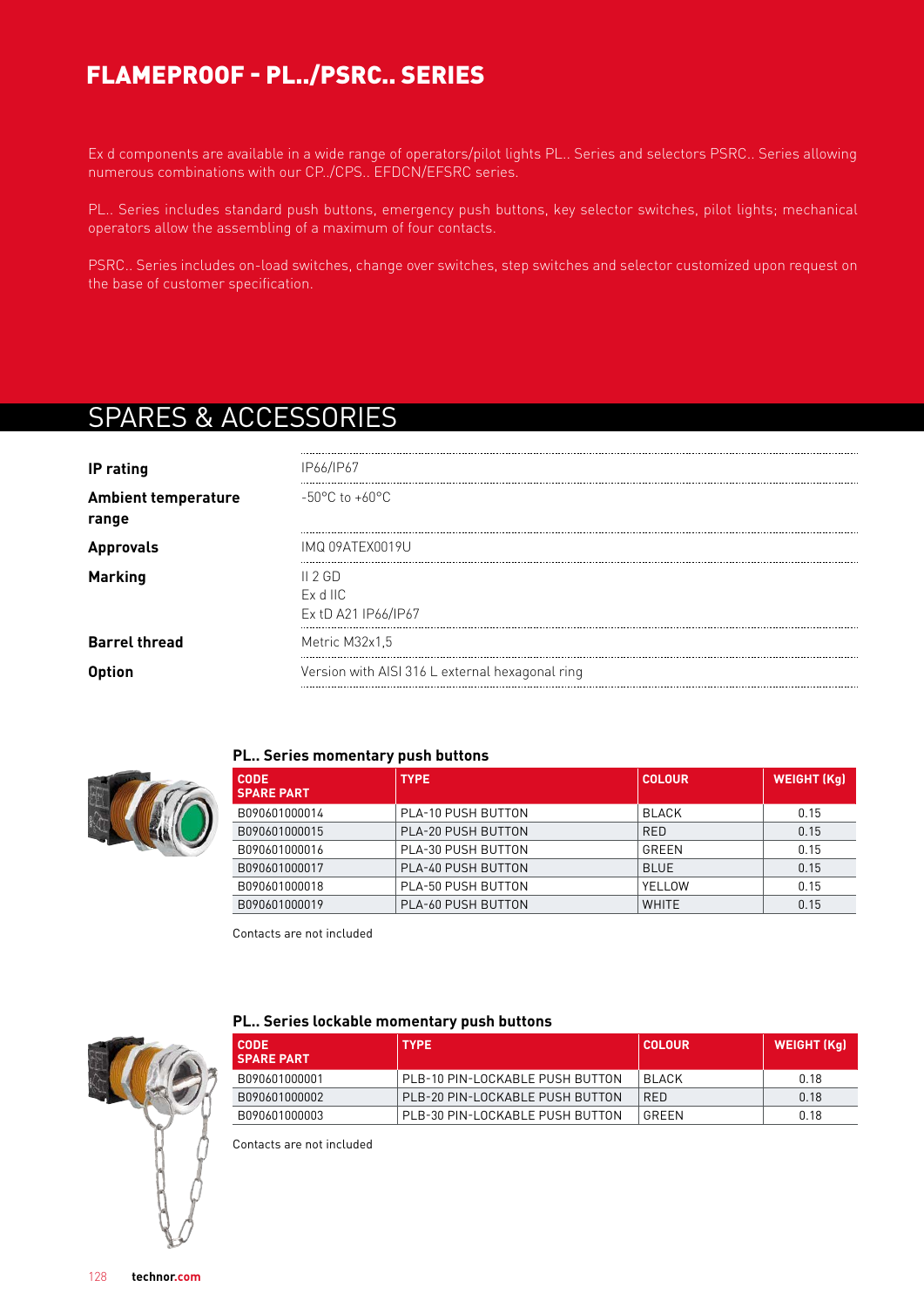#### **PL.. Series Mushroom push buttons**





| <b>CODE</b><br><b>SPARE PART</b> | <b>TYPE</b>                                                 | <b>COLOUR</b> | <b>WEIGHT (Kg)</b> |
|----------------------------------|-------------------------------------------------------------|---------------|--------------------|
| B090601000004                    | PLC-S NC/NO MUSHROOM PUSH BUTTON TWIST TO<br><b>RELEASE</b> | <b>RED</b>    | 0.21               |
| B090601000005                    | PLC-S NO/NO MUSHROOM PUSH BUTTON TWIST TO<br><b>RELEASE</b> | <b>RED</b>    | 0.21               |
| B090601000006                    | PLC-S NC/NC MUSHROOM PUSH BUTTON TWIST TO<br><b>RELEASE</b> | <b>RED</b>    | 0.21               |
| B090601000007                    | PLC-S-F NC/NO MUSHROOM PUSH BUTTON WITH KEY                 | <b>RED</b>    | 0.15               |
| B090601000032                    | PLC-S-F NC/NC MUSHROOM PUSH BUTTON WITH KEY                 | <b>RED</b>    | 0.15               |
| B090601000008                    | PLC-S-F NO/NO MUSHROOM PUSH BUTTON WITH KEY                 | <b>RED</b>    | 0.15               |
| B090601000009                    | PLC-I MOMENTARY MUSHROOM PUSH BUTTON                        | <b>RED</b>    | 0.15               |

Contacts are not included

## **PL.. Series Key selector switches**



| <b>CODE</b><br><b>SPARE PART</b> | <b>TYPE</b>                        | <b>KEY</b><br><b>WITHDRAWAL</b> | <b>WEIGHT (Kg)</b> |
|----------------------------------|------------------------------------|---------------------------------|--------------------|
| B090603000025                    | PLF-10 NO/NC - KEY SELECTOR SWITCH | 0                               | 0.20               |
| B090603000027                    | PLF-10 NO/NO - KEY SELECTOR SWITCH | 0                               | 0.20               |
| B090603000023                    | PLF-10 NC/NC - KEY SELECTOR SWITCH | 0                               | 0.20               |
| B090603000026                    | PLF-10 NO/NC - KEY SELECTOR SWITCH | $() - 1$                        | 0.20               |
| B090603000028                    | PLF-10 NO/NO - KEY SELECTOR SWITCH | $0 - 1$                         | 0.20               |
| B090603000024                    | PLF-10 NC/NC - KEY SELECTOR SWITCH | $0 - 1$                         | 0.20               |

Contacts are not included



| <b>PL Series mechanical operators</b> |                              |               |                    |  |  |  |  |  |
|---------------------------------------|------------------------------|---------------|--------------------|--|--|--|--|--|
| <b>CODE</b><br><b>SPARE PART</b>      | <b>TYPE</b>                  | <b>COLOUR</b> | <b>WEIGHT (Kg)</b> |  |  |  |  |  |
| B090601000011                         | PLC-RIP - RESTORE PB M32X1.5 | <b>BLACK</b>  | በ 1በ               |  |  |  |  |  |
| B090601000012                         | PLC-RIP - RESTORE PB M32X1.5 | <b>RED</b>    | 0.10               |  |  |  |  |  |
| B090601000022                         | PLC-RIP - RESTORE PB M32X1.5 | GREEN         | 0.10               |  |  |  |  |  |
| B090601000010                         | PLC-R - RESET PB M12X1.75    |               | 0.10               |  |  |  |  |  |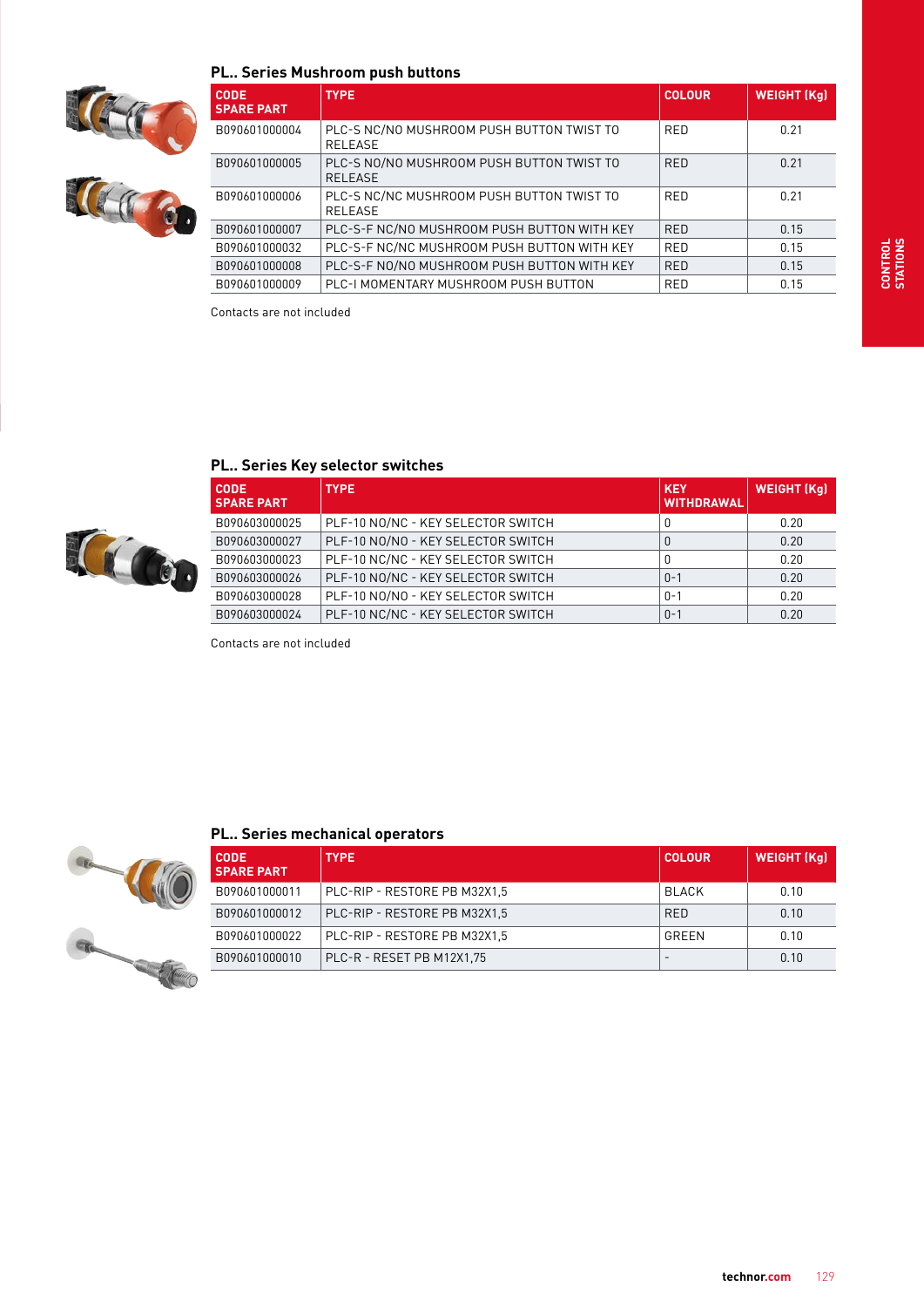### **PL.. Series Contacts**

| <b>CODE</b>   | TYPE                       | WEIGHT (Kg) |
|---------------|----------------------------|-------------|
| B130700099000 | NC CONTACT - PL SERIES     | 0.006       |
| B130700100000 | I NO CONTACT - PL SERIES I | 0.006       |



### **Rated insulated voltage:** 660 V AC/DC **Rated thermal current (ith):** 6 A **Rated output power:**

| <b>CAT AC15</b> |           |    |    |    |    |                 |          |     |     |            | <b>CAT DC13</b>   |                               |    |    |      |      |
|-----------------|-----------|----|----|----|----|-----------------|----------|-----|-----|------------|-------------------|-------------------------------|----|----|------|------|
| Tension Ue      |           | 24 | 48 | 60 | 10 | 220             | 380      | 400 | 500 | 600        | <b>Tension Ue</b> | 24                            | 48 | 60 | l 10 | 220  |
| Current le      | $\forall$ | 10 |    |    |    | $\sqrt{2}$<br>◡ | <u>.</u> | . ب |     | . <u>.</u> | Current le        | $\overline{\phantom{0}}$<br>۰ |    |    | v.c  | .U C |



#### **PL.. Series Pilot lights**

| <b>CODE</b><br><b>SPARE PART</b> | <b>TYPE</b>        | <b>COLOUR</b> |
|----------------------------------|--------------------|---------------|
| B090602000021                    | PLD-10 PILOT LIGHT | WHITE         |
| B090602000030                    | PLD-20 PILOT LIGHT | <b>RED</b>    |
| B090602000026                    | PLD-30 PILOT LIGHT | GRFFN         |
| B090602000027                    | PLD-40 PILOT LIGHT | YFI LOW       |
| B090602000028                    | PLD-50 PILOT LIGHT | <b>BLUE</b>   |



Suitable for LED lamp 3W max. or incandescent lamp 5W max., Vmax.DC 220 V, Vmax.AC 380 V

#### **PL.. series Lamps**





| <b>CODE</b>   | <b>TYPE</b>       | <b>VOLTAGE</b> | <b>COLOUR</b> |
|---------------|-------------------|----------------|---------------|
| B090602000001 | LED LAMP 12 V-R   |                | <b>RED</b>    |
| B090602000002 | LED LAMP 12 V-V   |                | GREEN         |
| B090602000003 | LED LAMP 12 V-G   | 12V            | YELLOW        |
| B090602000004 | LED LAMP 12 V-B   |                | WHITE         |
| B090602000006 | LED LAMP 24 V-R   |                | <b>RED</b>    |
| B090602000005 | LED LAMP 24 V-V   |                | GREEN         |
| B090602000007 | LED LAMP 24 V-G   | 24 V           | YELLOW        |
| B090602000008 | LED LAMP 24 V-B   |                | <b>WHITE</b>  |
| B090602000024 | LED LAMP 24 V-BL  |                | <b>BLUE</b>   |
| B090602000019 | LED LAMP 48 V-R   |                | <b>RED</b>    |
| B090602000018 | LED LAMP 48 V-V   | 48 V           | <b>GREEN</b>  |
| B090602000020 | LED LAMP 48 V-G   |                | YELLOW        |
| B090602000017 | LED LAMP 48 V-B   |                | <b>WHITE</b>  |
| B090602000009 | LED LAMP 110 V-R  |                | <b>RED</b>    |
| B090602000010 | LED LAMP 110 V-V  |                | GREEN         |
| B090602000011 | LED LAMP 110 V-G  | 110V           | YELLOW        |
| B090602000012 | LED LAMP 110 V-B  |                | <b>WHITE</b>  |
| B090602000022 | LED LAMP 110 V-BL |                | <b>BLUE</b>   |
| B090602000013 | LED LAMP 220 V-R  |                | <b>RED</b>    |
| B090602000014 | LED LAMP 220 V-V  |                | <b>GREEN</b>  |
| B090602000015 | LED LAMP 220 V-G  | 220 V          | <b>YELLOW</b> |
| B090602000016 | LED LAMP 220 V-B  |                | WHITE         |
| B090602000025 | LED LAMP 220 V-BL |                | <b>BLUE</b>   |
| B090602000038 | LED LAMP 400 V-R  |                | RED           |
| B090100S00762 | LED LAMP 400 V-V  |                | <b>GREEN</b>  |
| B090602000039 | LED LAMP 400 V-G  | 400 V          | YELLOW        |
| B090100S00836 | LED LAMP 400 V-B  |                | <b>WHITE</b>  |
| B090602000040 | LED LAMP 400 V-BL |                | <b>BLUE</b>   |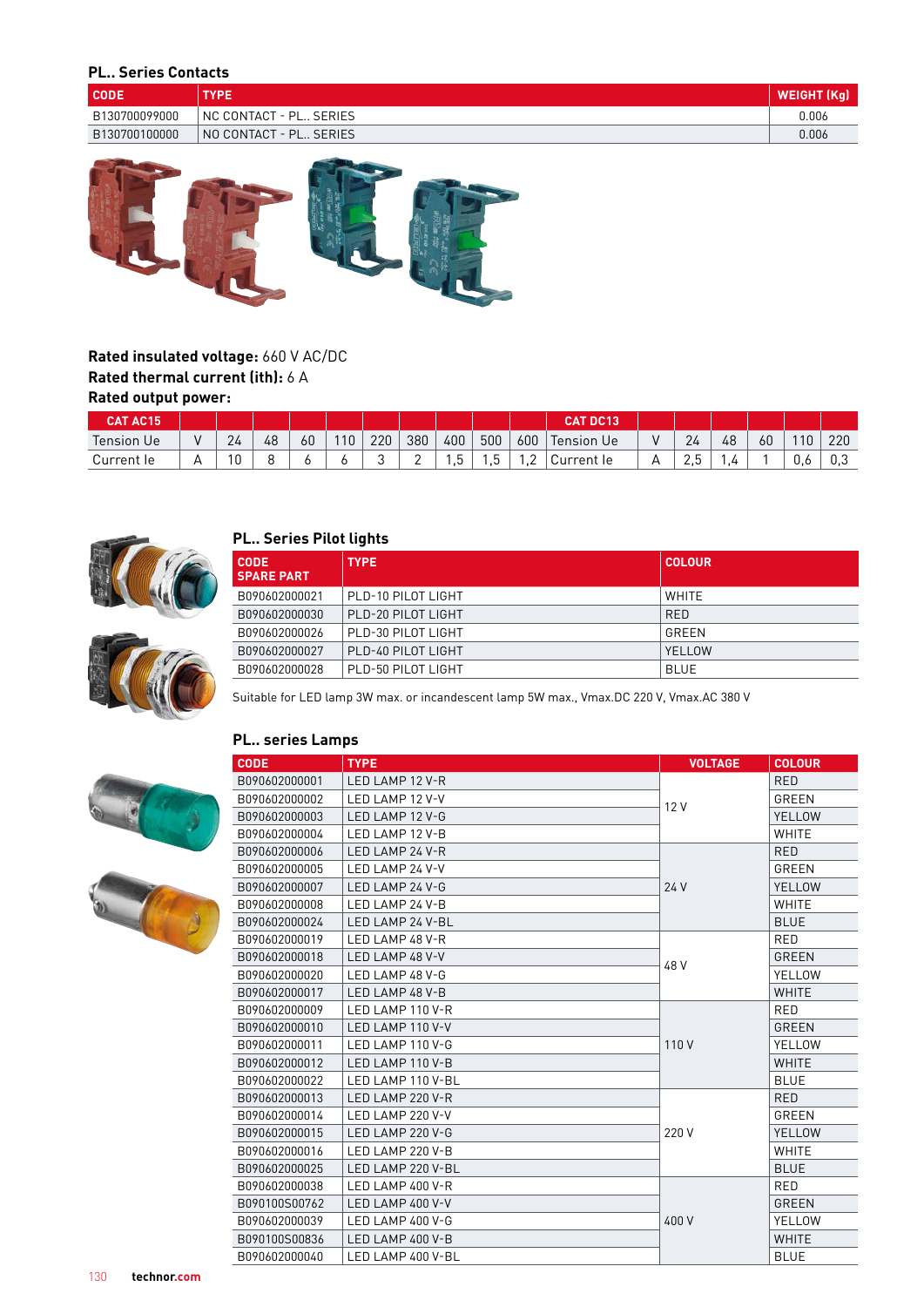



#### **PSRC.. Series On-load switches**

| <b>CODE</b><br><b>SPARE PART</b> | <b>TYPE</b>               | N° OF POLES    | <b>AMPERE A</b> | <b>WEIGHT (Kg)</b> | <b>DIAGRAM</b>                                                   |
|----------------------------------|---------------------------|----------------|-----------------|--------------------|------------------------------------------------------------------|
| B090603000013                    | PSRC-120 - ON LOAD SWITCH | $\mathbf{1}$   | 20              | 0.13               | 11<br>$-12$<br><u>ົດ</u>                                         |
| B090603000015                    | PSRC-220 - ON LOAD SWITCH | 2              | 20              | 0.16               | 12<br>21<br>$\bf{22}$                                            |
| B090603000017                    | PSRC-320 - ON LOAD SWITCH | 3              | 20              | 0.20               | 11<br>12<br>$\circ$<br>21<br>22<br>31<br>32                      |
| B090603000020                    | PSRC-420 - ON LOAD SWITCH | $\overline{4}$ | 20              | 0.20               | $11 -$<br>12<br>$\bigcap$<br>21<br>22<br>31<br>32<br>41<br>$-42$ |
| B090603000014                    | PSRC-132 - ON LOAD SWITCH | $\mathbf{1}$   | 32              | 0.20               | $11 -$<br>12<br>$\circ$                                          |
| B090603000016                    | PSRC-232 - ON LOAD SWITCH | $\overline{2}$ | 32              | 0.20               | $12$<br>21<br>22                                                 |
| B090603000018                    | PSRC-332 - ON LOAD SWITCH | 3              | 32              | 0.25               | 11<br>12<br>21<br>22<br>31<br>32                                 |
| B090603000012                    | PSRC-432 - ON LOAD SWITCH | 4              | 32              | 0.25               | 11<br>$-12$<br>$21\,$<br>22<br>31<br>32<br>41<br>42              |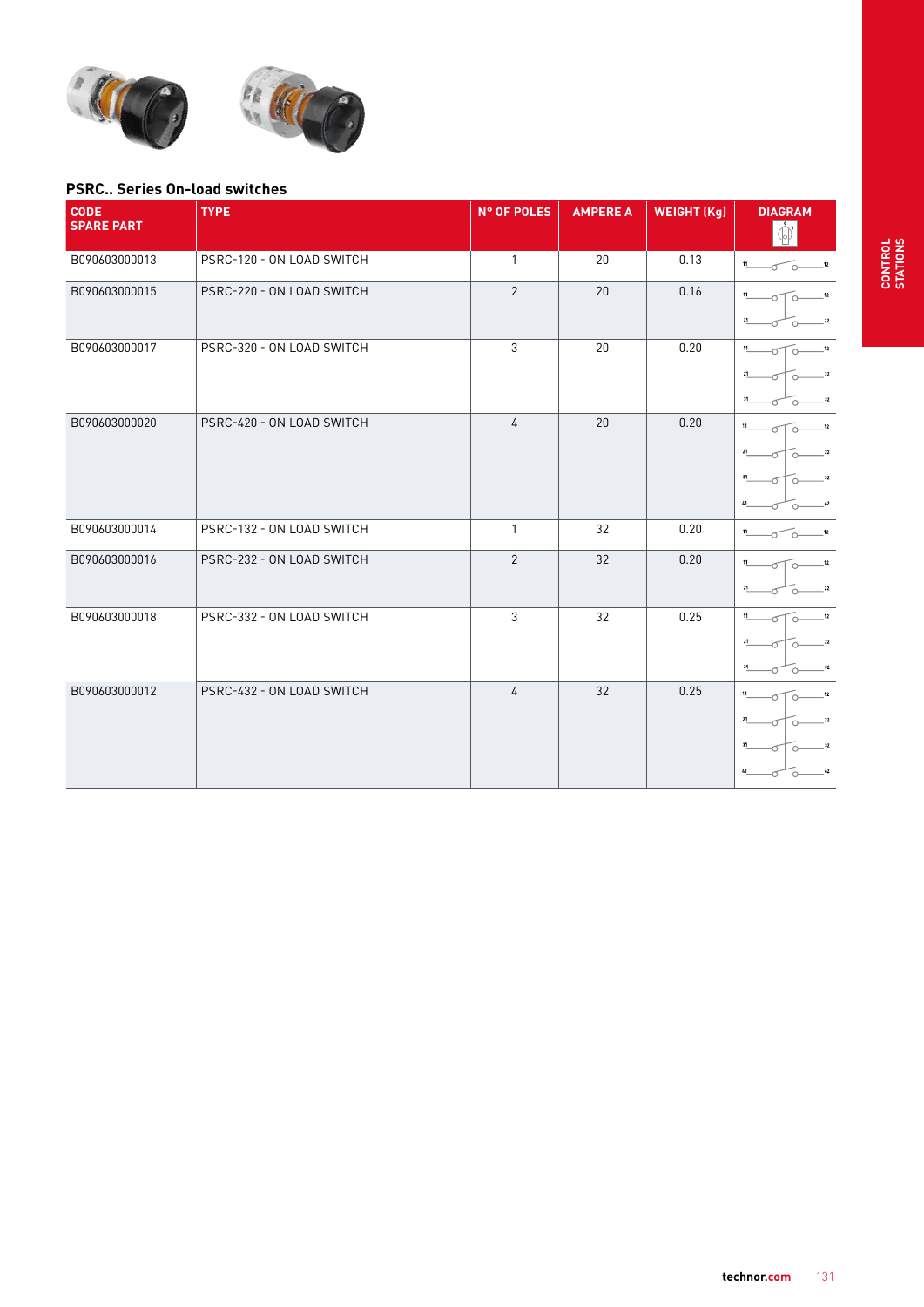#### **PSRC.. Series Step switch**

| <b>CODE</b><br><b>SPARE PART</b> | <b>TYPE</b>              | N° OF POLES              | <b>AMPERE A</b>          | <b>WEIGHT (Kg)</b> | <b>DIAGRAM</b><br>Ñ,                                                                                                                                                                                                                                                                               |
|----------------------------------|--------------------------|--------------------------|--------------------------|--------------------|----------------------------------------------------------------------------------------------------------------------------------------------------------------------------------------------------------------------------------------------------------------------------------------------------|
| B090603000021                    | PSRC-C 120 - STEP SWITCH | $\mathbf{1}$             | 20                       | 0.13               | $O$ <sup>Pos.1</sup><br>$12$<br>Pos.0<br>O <sup>Pos.2</sup><br>14                                                                                                                                                                                                                                  |
| B090603000022                    | PSRC-C 220 - STEP SWITCH | $\overline{2}$           | 20                       | 0.20               | $\circlearrowright^{\text{Pos.1}}$<br>12<br>Pos.O<br>Pos.2<br>14<br>Pos.1<br>22<br>O<br>Pos.0<br>20<br>$\circlearrowright^{\text{Pos.2}}$<br>$2\mathfrak{c}$                                                                                                                                       |
| B090603000007                    | PSRC-C 320 - STEP SWITCH | 3                        | 20                       | 0.25               | $O$ Pos.1<br>$12$<br>Pos.O<br>10<br>O<br>$O$ <sup>Pos.2</sup><br>14<br>O <sup>Pos.1</sup><br>22<br>Pos.O<br>20<br>O<br>Pos.2<br>24<br>Pos.1<br>32<br>∩<br>Pos.0<br>30<br>O <sup>Pos.2</sup><br>34                                                                                                  |
| B090603000008                    | PSRC-C 420 - STEP SWITCH | 4                        | 20                       | 0.30               | O <sup>Pos.1</sup><br>12<br>Pos.0<br>10<br>O<br>O <sup>Pos.2</sup><br>14<br>O <sup>Pos.1</sup><br>22<br>Pos.€<br>O<br>$\circlearrowright^{\text{Pos.2}}$<br>24<br>O <sup>Pos.1</sup><br>32<br>Pos.O<br>30<br>С<br>Pos.2<br>34<br>C<br>Pos.1<br>$\overline{40}$<br>Pasi<br>$O^{\text{Pos.2}}$<br>44 |
| B090603000003                    | PSRC-C VOLTMETER 7 POS.  | $\overline{\phantom{a}}$ | $\overline{\phantom{a}}$ |                    | SEE BELOW                                                                                                                                                                                                                                                                                          |
| B090603000004                    | PSRC-C VOLTMETER 12 POS. | $\overline{\phantom{0}}$ | $\overline{a}$           |                    | <b>SEE BELOW</b>                                                                                                                                                                                                                                                                                   |
| B090100S00760                    | PSRC-C AMPERMETER 4 POS. | $\overline{\phantom{a}}$ | $\overline{\phantom{a}}$ |                    | SEE BELOW                                                                                                                                                                                                                                                                                          |



**Voltmeter selector switch 12 pos.**



## Voltmeter selector switch 7 pos. **AMMEL AMMETER SELECTS WITH 4 POS.** Ammeter selector switch 4 pos.

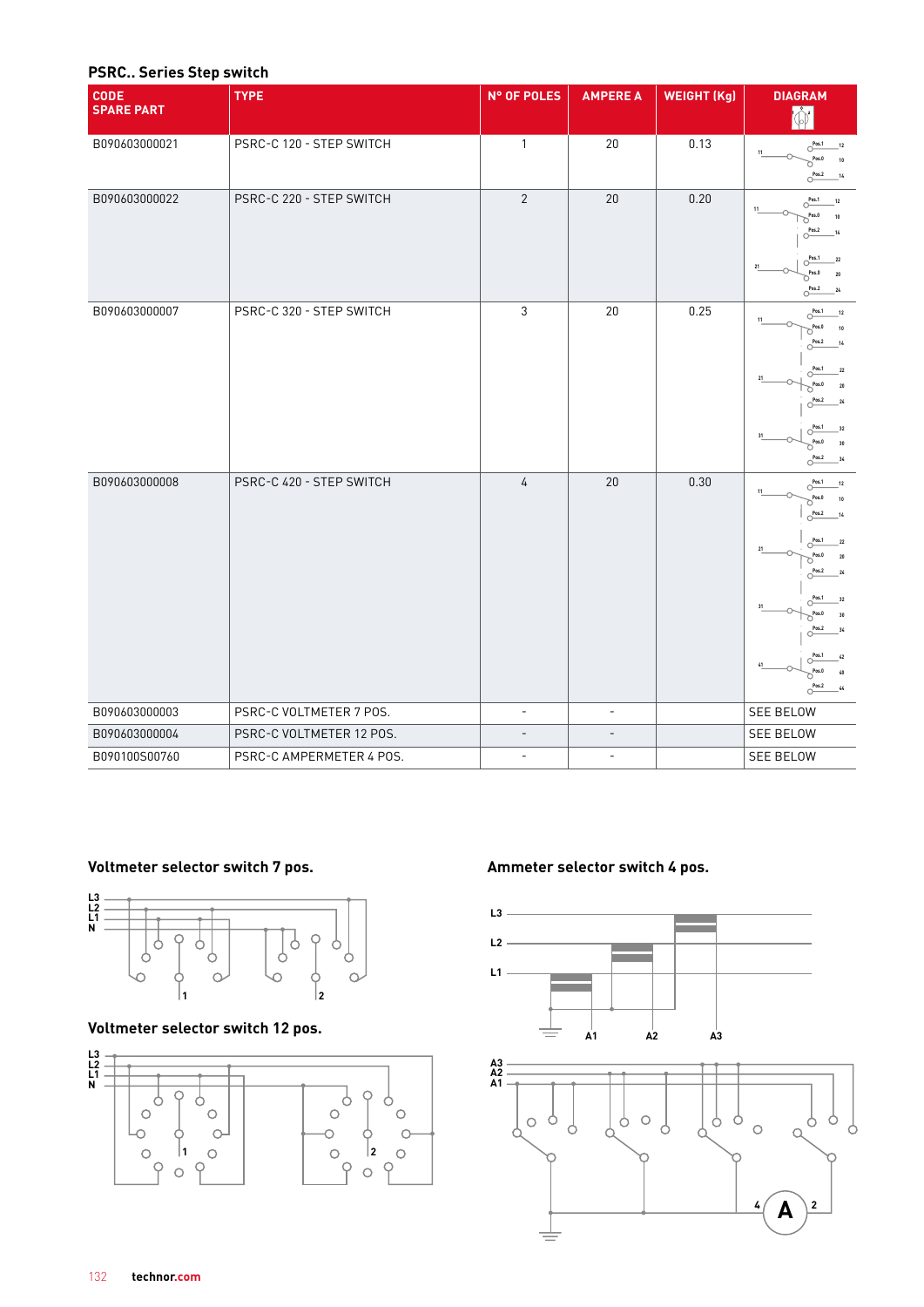#### **PSRC.. Series Change-over switch**

| <b>CODE</b>       | <b>TYPE</b>                     | N° OF POLES | <b>AMPERE A</b> | <b>WEIGHT (Kg)</b> | <b>DIAGRAM</b>                                                                                          |
|-------------------|---------------------------------|-------------|-----------------|--------------------|---------------------------------------------------------------------------------------------------------|
| <b>SPARE PART</b> |                                 |             |                 |                    |                                                                                                         |
| B090603000009     | PSRC-D 120 - CHANGE OVER SWITCH |             | 20              | 0.13               | Pos.1<br>12<br>11<br>P <sup>pos 2</sup> 14                                                              |
| B090603000010     | PSRC-D 220 - CHANGE OVER SWITCH | 2           | 20              | 0.20               | Pos <sub>1</sub><br>$-12$<br>Pos2<br>-14<br>Pos.1<br>22<br>21<br>$Pos2$ 24                              |
| B090603000029     | PSRC-D 320 - CHANGE OVER SWITCH | 3           | 20              | 0.25               | Pos 1<br>12<br>$P$ os 2<br>14<br>Pos 1<br>22<br>21<br>Pos2<br>24<br>Pos.1<br>32<br>31<br>$P$ os 2<br>34 |

#### **PSRC Series Rated operational characteristic**

| <b>AMPERE A</b> | $AC-1$ IE MAX. $(A)$ | AC-3 le MAX. (A) | AC-11 le MAX. (A) <sup> </sup> | IUi max. (V) ' |
|-----------------|----------------------|------------------|--------------------------------|----------------|
| ∠ບ              | つに<br>∠J             |                  |                                | 690            |
| ◡▵              | 36                   | ے ے              |                                | 690            |

**Special versions can be manufactured upon request. For further information contact our Sales Office.**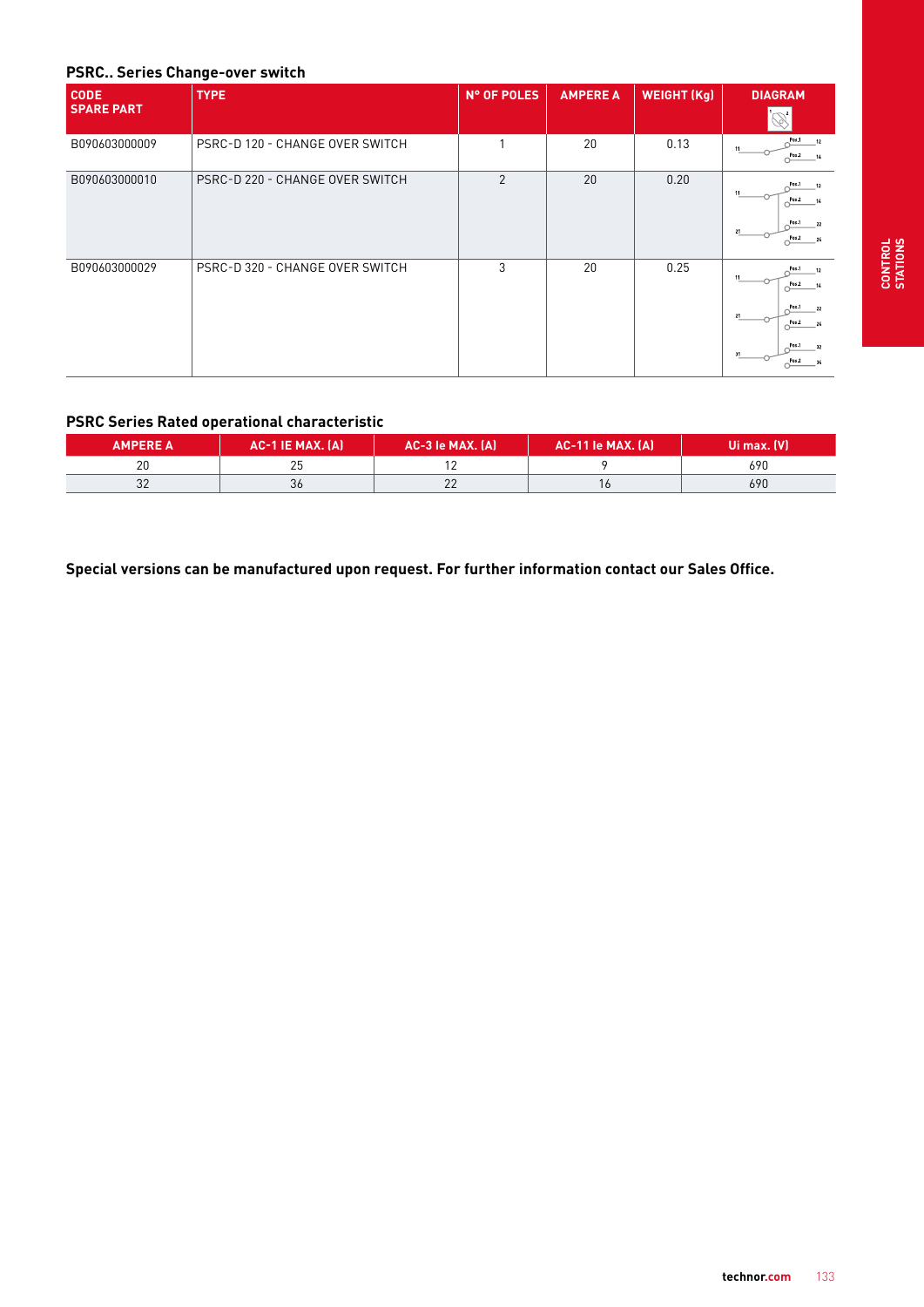#### **Dimensions CP../EFDCN**



CPC/CPT/CPX EFDCN-1

### **CP../EFDCN.. Series - Push button stations - Available versions**

| <b>TYPE</b>  |               | <b>AVAILABLE ENTRIES</b> | <b>CONFIGURATION</b> | MAX. N°             | <b>ENCLOSURE</b>     |  |
|--------------|---------------|--------------------------|----------------------|---------------------|----------------------|--|
|              | <b>METRIC</b> | <b>NPT</b>               | <b>OF ENTRIES</b>    | <b>OF OPERATORS</b> | <b>DIAMETER</b> [mm] |  |
| CPC-26/EFDCN | 2 X M 25      | 2 X 3/4"NPT              |                      | $\overline{2}$      | 90                   |  |
| CPT-26/EFDCN | 3 X M 25      | 3 X 3/4"NPT              |                      | $\overline{2}$      | 90                   |  |
| CPX-26/EFDCN | 4 X M25       | 4 X 3/4"NPT              |                      | $\overline{2}$      | 90                   |  |

For complete push button stations, ask to the Sales Dept.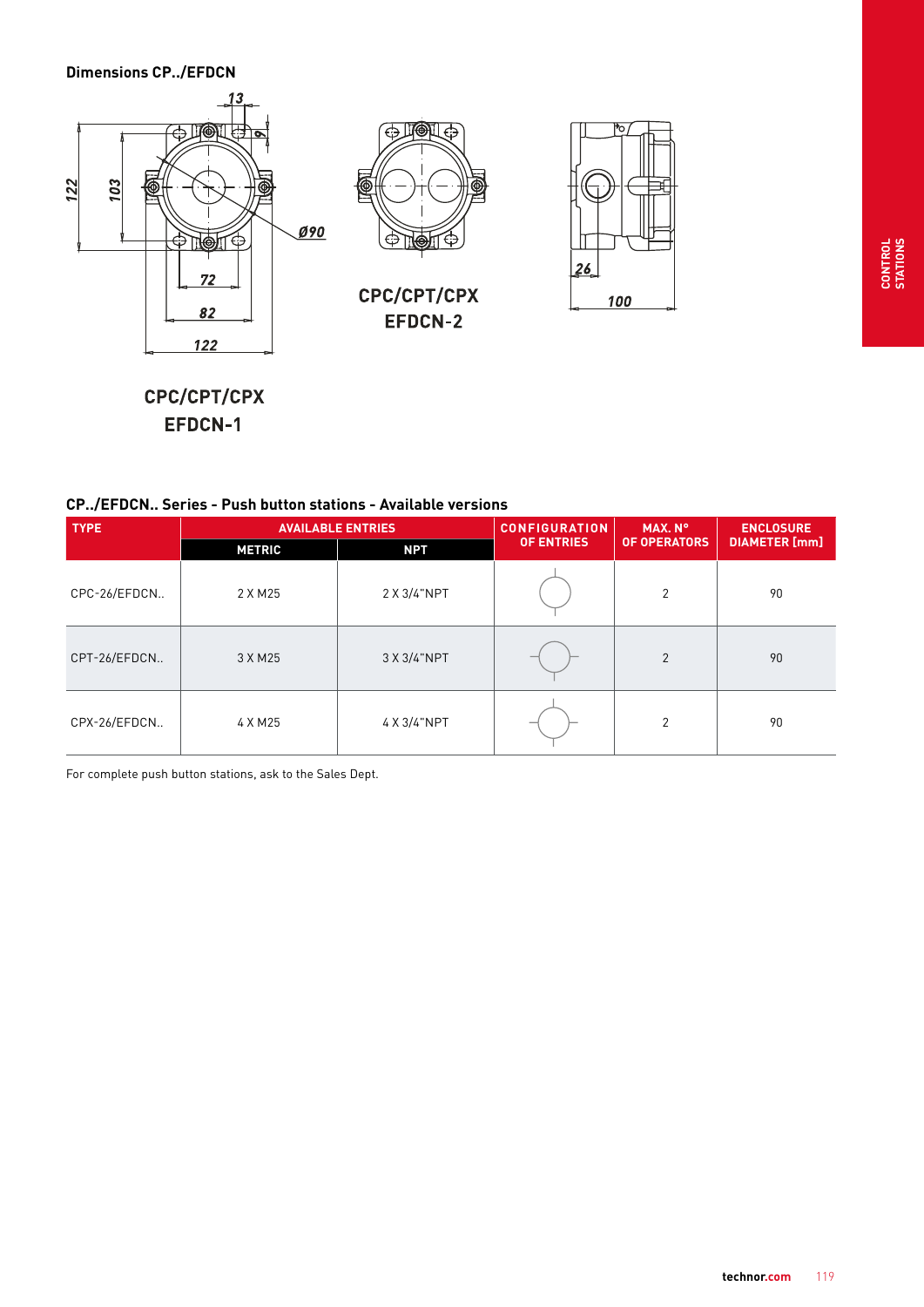

**CPSG** 

#### CPSC/CPST/CPSX

#### **CPS../EFDCN.. Series - Push button stations - Available versions**

| <b>TYPE</b> | <b>AVAILABLE ENTRIES</b> |         |             |            | <b>CONFIGURATION</b> | MAX. N°             | <b>ENCLOSURE</b>     |
|-------------|--------------------------|---------|-------------|------------|----------------------|---------------------|----------------------|
|             | <b>METRIC</b>            |         | <b>NPT</b>  |            | <b>OF ENTRIES</b>    | <b>OF OPERATORS</b> | <b>DIAMETER</b> [mm] |
| CPSC-/EFDCN | 2 X M 25                 | 2 X M32 | 2 X 3/4"NPT | 2 X 1" NPT |                      | 4                   | 120                  |
| CPST-/EFDCN | 3 X M 25                 | 3 X M32 | 3 X 3/4"NPT | $3X1"$ NPT |                      | 4                   | 120                  |
| CPSG-/EFDCN | 3 X M 25                 | 3 X M32 | 3 X 3/4"NPT | 3 X 1" NPT |                      | 4                   | 120                  |
| CPSX-/EFDCN | 4 X M 25                 | 4 X M32 | 4 X 3/4"NPT | 4 X 1" NPT |                      | 4                   | 120                  |

For complete push button stations, ask to the Sales Dept.